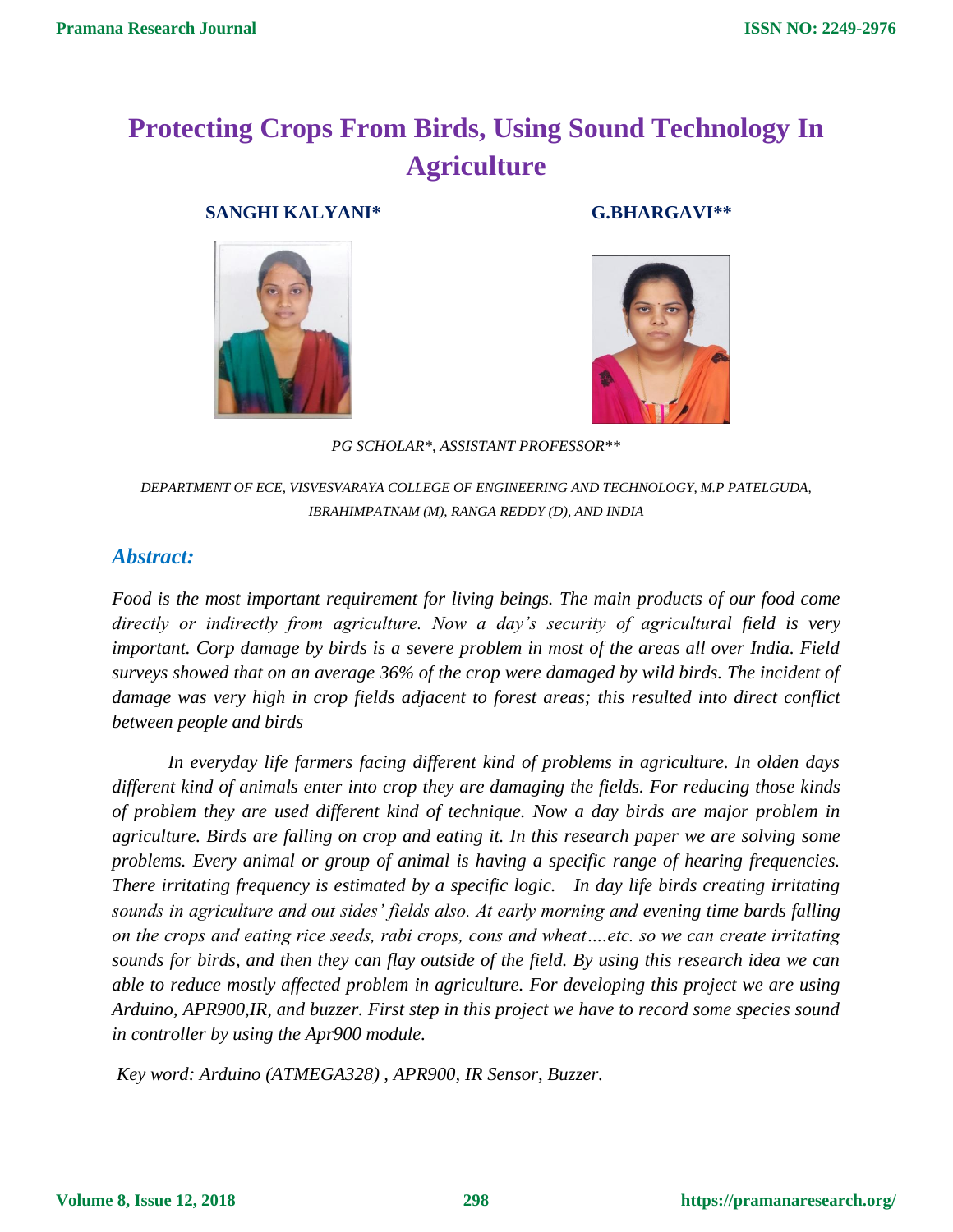# **Introduction**

The range of hearing describes a range of frequencies that can be heard by humans or other animals, although it can also refer to a range of levels. The human range is usually from 20 to 20,000 Hz, although humans have significant differences, especially at high frequencies, and the gradual loss of sensitivity to higher frequencies with age is considered normal. The sensitivity also varies with frequency, as shown by contours of equal intensity. Normal screening for hearing loss usually includes an audiogram that shows the threshold levels relative to normal.

Several species of animals can hear frequencies that go beyond the limits of human hearing. For example, some dolphins and bats can hear frequencies up to 100,000 Hz. Elephants can hear sounds at 14-16 Hz, while some whales can hear infrasound sounds up to 7 Hz (in water).

## **Measurement**

The basic measure of hearing is provided by an audiogram, a graph of the minimum sound level, distinguishable at different frequencies along the nominal auditory range of the organism.

Behavioral hearing tests or physiological tests can be used to detect auditory thresholds of humans and other animals. For people, the test includes the tones that occur at certain frequencies (tone) and intensity (volume). When an object hears a sound, it indicates it by raising a hand or pressing a button. The lowest intensity that can be heard is recorded. The test varies for children; your answer to the sound can be indicated by turning your head or using a toy. The child learns what to do by listening to the sound, such as putting the toy person in the boat. This method can be used to test animals, where food is used as a reward for the reaction to sound. Information on hearing of various mammals was obtained mainly through behavioral hearing tests.

| Animal                    | <b>Hearing range in Hertz</b> |
|---------------------------|-------------------------------|
| Humans                    | $20 - 20,000$                 |
| <b>Bats</b>               | $2000 - 110,000$              |
| Elephant                  | $16 - 12,000$                 |
| <b>Fur Seal</b>           | $800 - 50,000$                |
| Beluga Whale              | $1000 - 123,000$              |
| Sea Lion                  | $450 - 50,000$                |
| Harp Seal                 | $950 - 65,000$                |
| <b>Harbor Porpoise</b>    | $550 - 105,000$               |
| Killer Whale              | $800 - 13,500$                |
| <b>Bottlenose Dolphin</b> | $90 - 105,000$                |
| Porpoise                  | $75 - 150,000$                |
| Dog                       | $67 - 45,000$                 |
| Cat                       | $45 - 64,000$                 |
| Rat                       | $200 - 76,000$                |
| Opossum                   | $500 - 64,000$                |
| Chicken                   | $125 - 2,000$                 |
| Parakeet                  | $200 - 8,500$                 |
| Horse                     | $55 - 33,500$                 |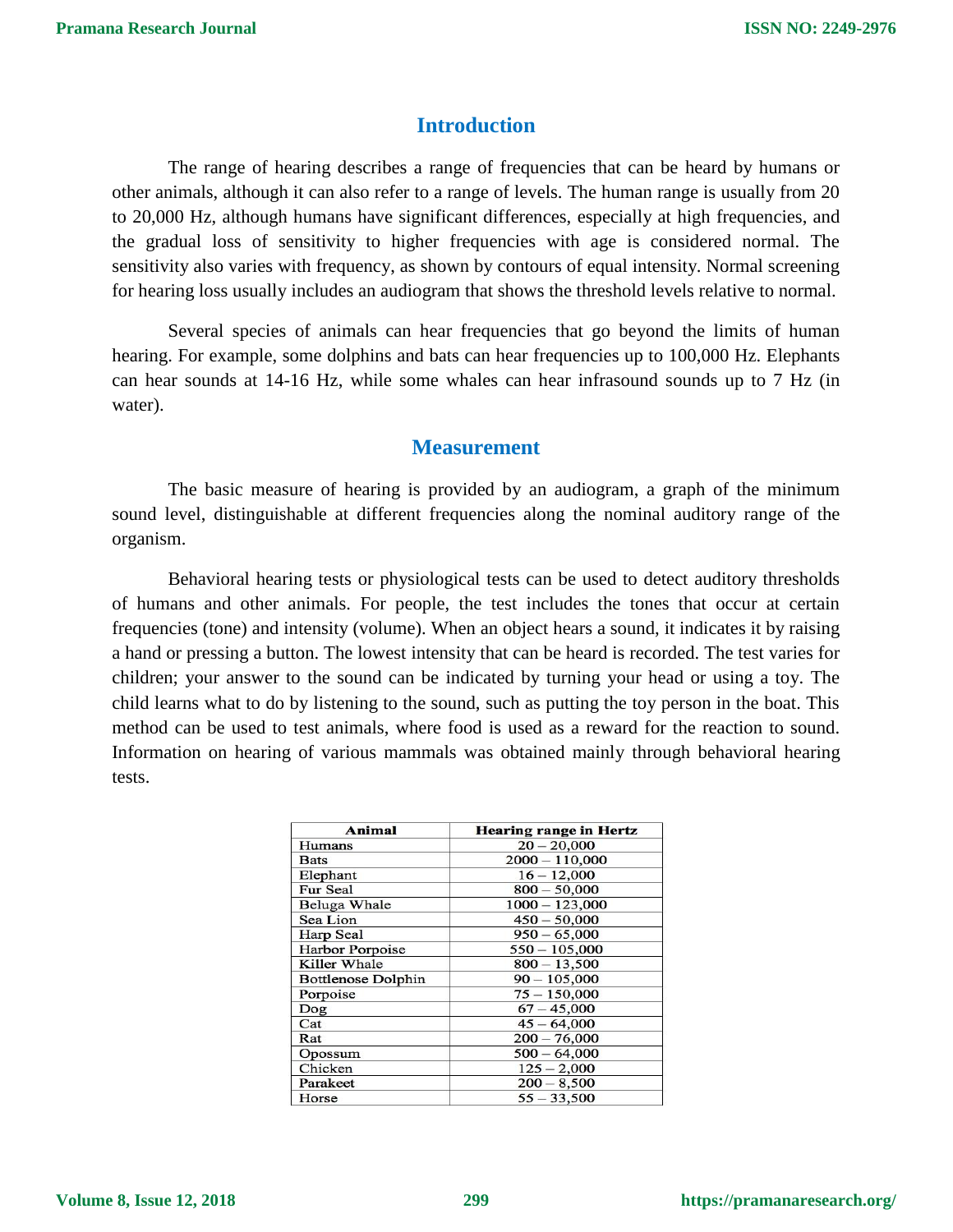# **Cats**

Cats have excellent hearing and can detect an extremely wide frequency range. They can hear sharper sounds than people or most dogs, detecting frequencies from 55 Hz to 79 kHz. Cats do not use this ability to hear ultrasound for communication, but it is probably important for hunting, since many rodents make ultrasonic calls. Cat's hearing is also extremely sensitive and is one of the best among all mammals, the sharpest in the range from 500 Hz to 32 kHz. This sensitivity is further enhanced by the large moving external ears of the cat (their ribs), which strengthen both sounds and help the cat perceive the direction from which noise originates

# **Birds**

The second hearing is the most important of the birds and their ears are to focus the sound. The ears are located almost behind and under the eyes, and are covered with soft feathers - the air antennas - for protection. The shape of a bird can also affect listening, such as leaps, which their facial disks help with a direct sound towards the ears.

The bird listening range is more sensitive than 1 kHz and 4 kHz, but its total range is similar to human hearing, with higher or lower limitations depending on bird species. Birds are particularly sensitive to changes in tone, tone and rhythm and these variations can be used to identify other individual birds, even in a terrible discharge. Birds use different sounds, songs and different calls in different situations, and recognize they find that the various things are essential to determine if a warning is called by a predator, advertising on territorial demand or offering food.

Some birds, especially oil birds, also use echolocation, as bats: these birds live in cushions and use their uses and quick uses to guide the dark places when vision could not sensitive even to be quite useful.

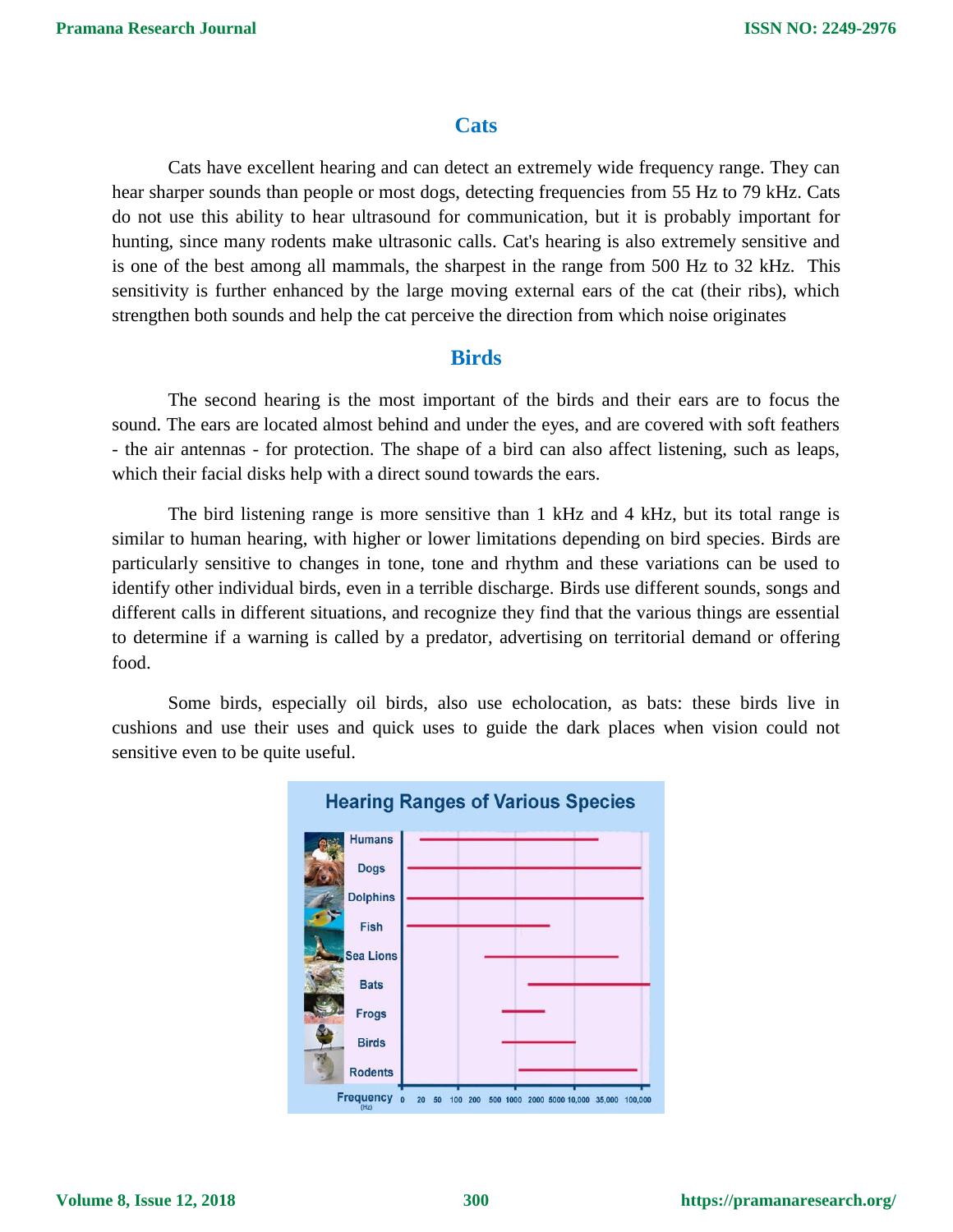#### **Literature Survey:**

Between 1974 and 1991, the amount of damage caused by sparrows in Japan showed a sharp drop. Since the main crop eaten by sparrows is rice, this probably reflects the decline in the area of paddy fields over that period. Damage by other birds increased, however, especially by the brown-eared bulbul. On the whole, crop damage by birds in Japan is tending to increase.

What are the reasons for this? First of all, the number of birds is increasing. Many farmers are using combines to harvest rice and wheat. Quite a large number of grains reaped in this way are left behind in the field. This gives birds an abundant and high-quality food supply that contributes to the increase in numbers, and keeps it stable.

Furthermore, many farmers are beginning to plant rice by direct seeding rather than by transplanting. The sown seed is a food resource for ducks if the paddy fields are flooded and for sparrows and pigeons if the fields are drained.

In some cases, damage has occurred to new crops. One example is the brown-eared bulbul, which began to eat the leaves of various kinds of leaf vegetables. Bulbuls were formerly migratory birds, which overwintered in the southern part of Japan and bred in the mountainous and northern regions of Japan. In the 1970s, they became year-long residents and began to cause severe damage to winter cabbage and other leaf vegetables. In the case of Japanese pear, bird damage became much worse after the introduction of new varieties such as Kosui, which have higher sugar content than traditional varieties.

Sometimes a new pest bird species appears. An example is the Chinese bulbul (Pycnonotus saneness) which appeared in Okinawa for the first time in 1976 and began eating the leaves and fruit of vegetables.

#### **How to Scare Birds Away**

Japanese farmers use many methods to protect their crops from birds. The most effective way of doing this is to cover the field with netting. However, nets are costly and cannot be used in large fields. Another method is to reduce the bird population. However, all wild birds are protected in Japan, and cannot be hunted without special permission from the government.

For these reasons, the most common method of protecting crops is to scare birds away. Stimuli which rouse aversion in the birds are used to drive them away from fields. These stimuli can be classified into two main groups, visual and acoustic.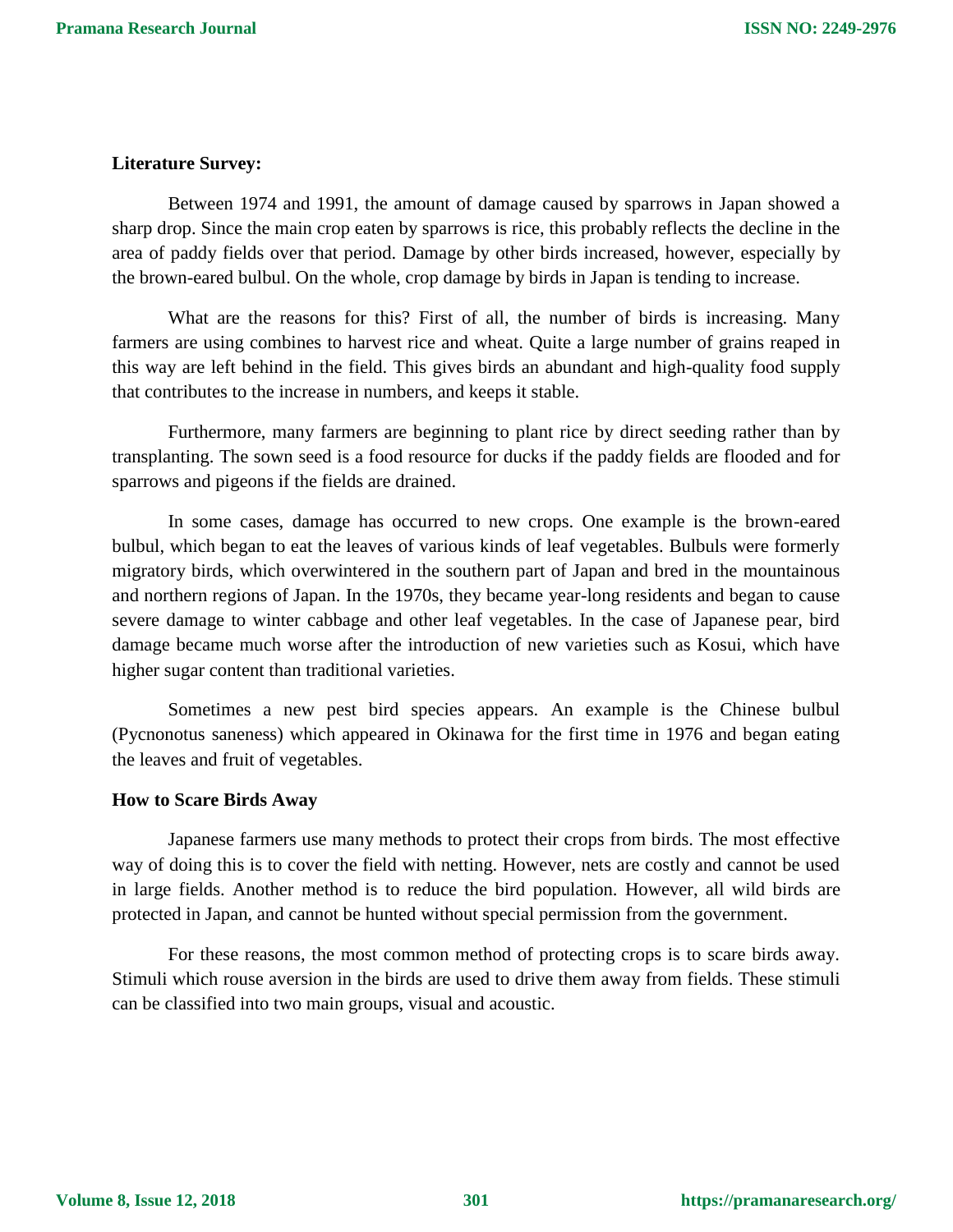





Figure 2 Traditional Scarecrow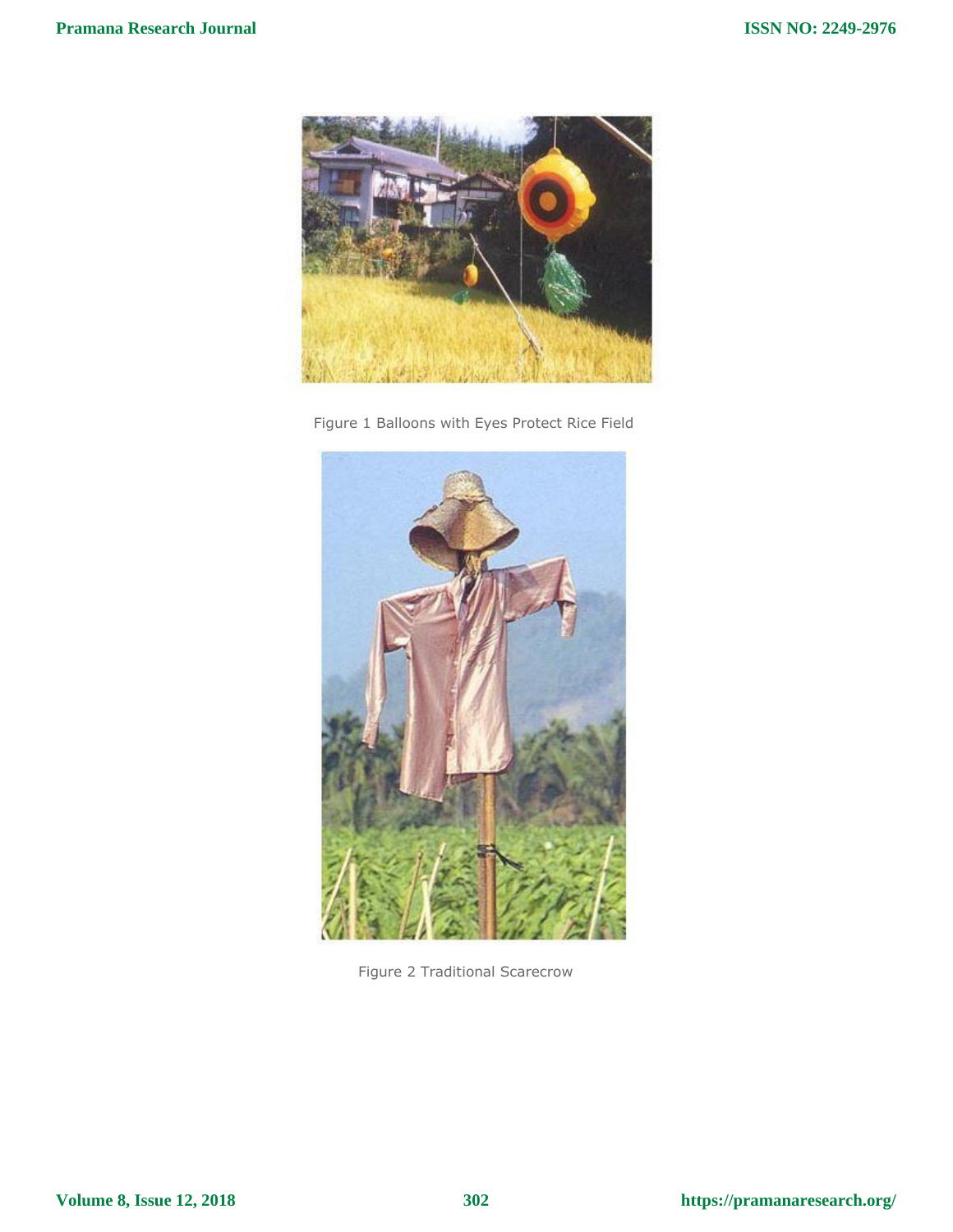



# **BLOCK DIAGRAM**



**Volume 8, Issue 12, 2018**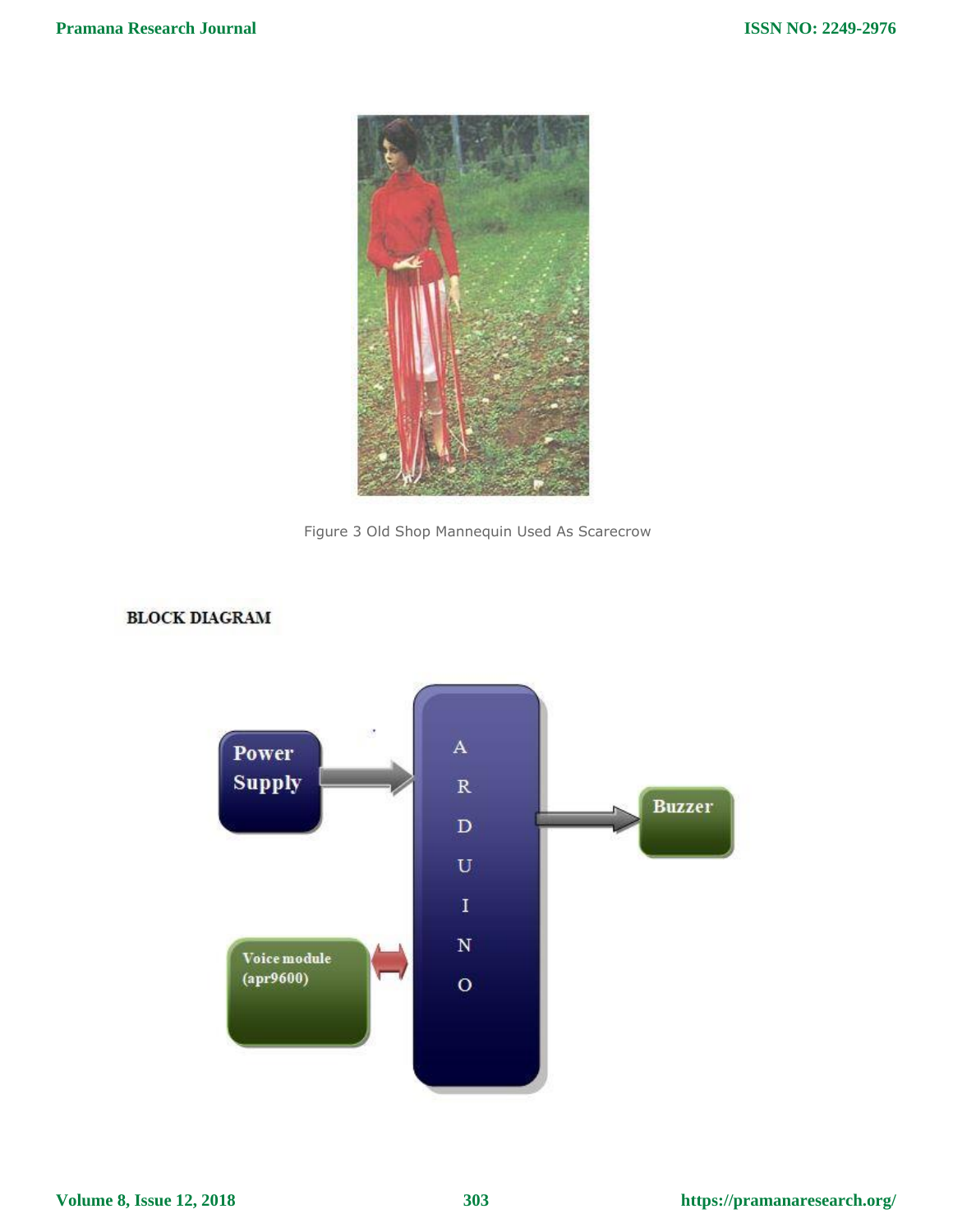# **Arduino**

Arduino is an open-source electronics platform based on easy-to-use hardware and software. [Arduino boards](https://www.arduino.cc/en/Main/Products) are able to read inputs - light on a sensor, a finger on a button, or a Twitter message - and turn it into an output - activating a motor, turning on an LED, publishing something online. You can tell your board what to do by sending a set of instructions to the microcontroller on the board. To do so you use the [Arduino programming language](https://www.arduino.cc/en/Reference/HomePage) (based on [Wiring\)](http://wiring.org.co/), and [the Arduino Software \(IDE\),](https://www.arduino.cc/en/Main/Software) based on [Processing.](https://processing.org/)

Over the years Arduino has been the brain of thousands of projects, from everyday objects to complex scientific instruments. A worldwide community of makers - students, hobbyists, artists, programmers, and professionals - has gathered around this open-source platform, their contributions have added up to an incredible amount of [accessible knowledge](http://forum.arduino.cc/) that can be of great help to novices and experts alike.

Arduino was born at the Ivrea Interaction Design Institute as an easy tool for fast prototyping, aimed at students without a background in electronics and programming. As soon as it reached a wider community, the Arduino board started changing to adapt to new needs and challenges, differentiating its offer from simple 8-bit boards to products for IoT applications, wearable, 3D printing, and embedded environments. All Arduino boards are completely opensource, empowering users to build them independently and eventually adapt them to their particular needs. The [software,](https://www.arduino.cc/en/Main/Software) too, is open-source, and it is growing through the contributions of users worldwide.

### **Features of the Arduino UNO:**

- Microcontroller: ATmega328
- Operating Voltage: 5V
- Input Voltage (recommended): 7-12V
- Input Voltage (limits): 6-20V
- Digital I/O Pins: 14 (of which 6 provide PWM output)
- Analog Input Pins: 6
- DC Current per I/O Pin: 40 mA
- DC Current for 3.3V Pin: 50 mA
- Flash Memory: 32 KB of which 0.5 KB used by bootloader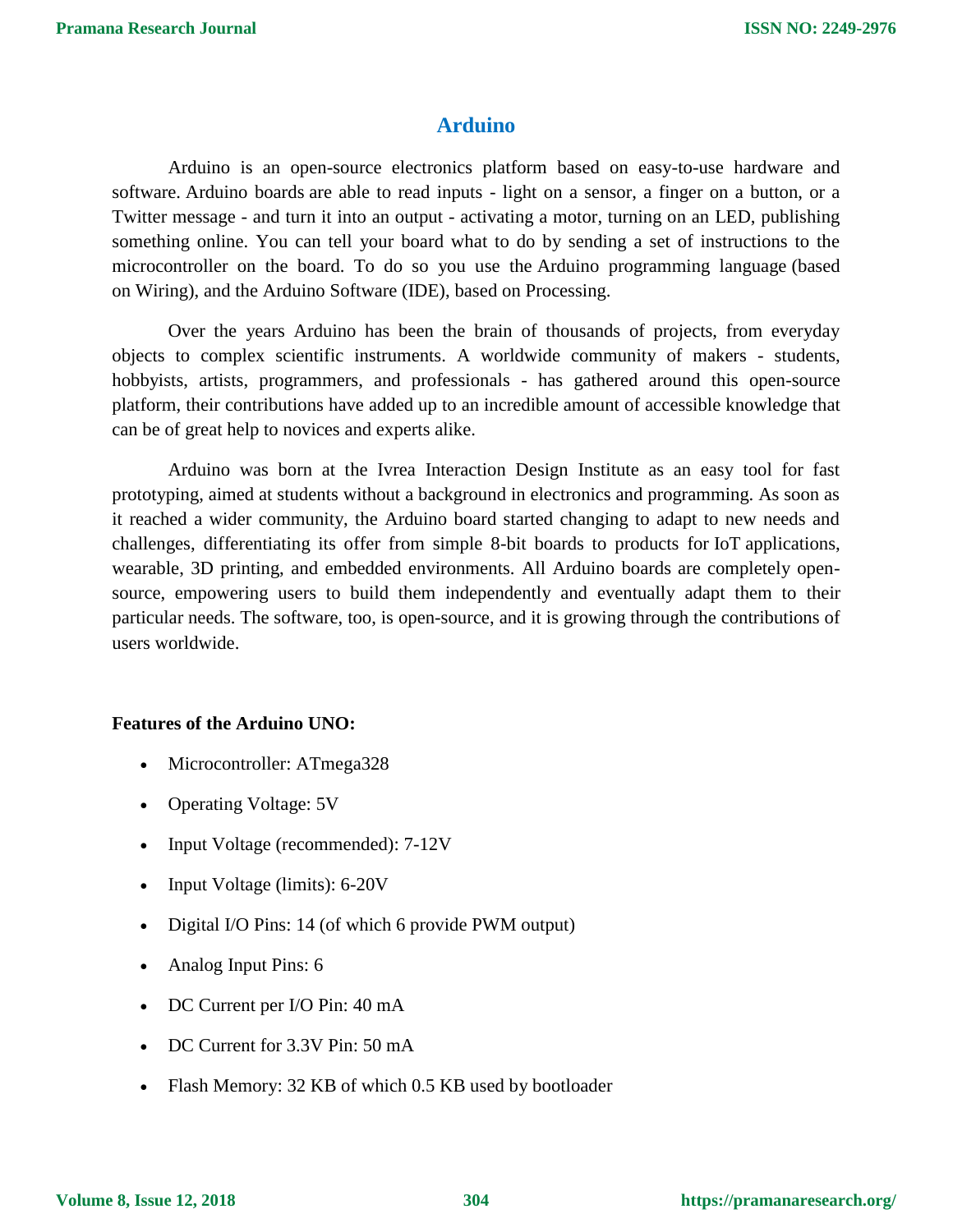- SRAM: 2 KB (ATmega328)
- EEPROM: 1 KB (ATmega328)
- Clock Speed: 16 MHz



### **APR9600**

The APR9600 device offers true single-chip voice recording, on-volatile storage, and playback capability for 40 to 60 seconds. The device supports both random and sequential access of multiple messages. Sample rates are user-selectable, allowing designers to customize their design for unique quality and storage time needs. Integrated output amplifier, microphone amplifier, and AGC circuits greatly simplify system design. the device is ideal for use in portable voice recorders, toys, and many other consumer and industrial applications.

### **IR**

Infrared Obstacle Sensor Module has builtin IR transmitter and IR receiver that sends out IR energy and looks for reflected IR energy to detect presence of any obstacle in front of the sensor module. The module has on board potentiometer that lets user adjust detection range. The sensor has very good and stable response even in ambient light or in complete darkness.

### **Specifications**

- Operating Voltage: **3.0V – 5.0V**
- Detection range: **2cm – 30cm (Adjustable using potentiometer)**
- Current Consumption: **at 3.3V : ~23 mA**, **at 5.0V: ~43 mA**
- Active output level: **Outputs Low logic level when obstacle is detected**
- On board Obstacle Detection LED indicator